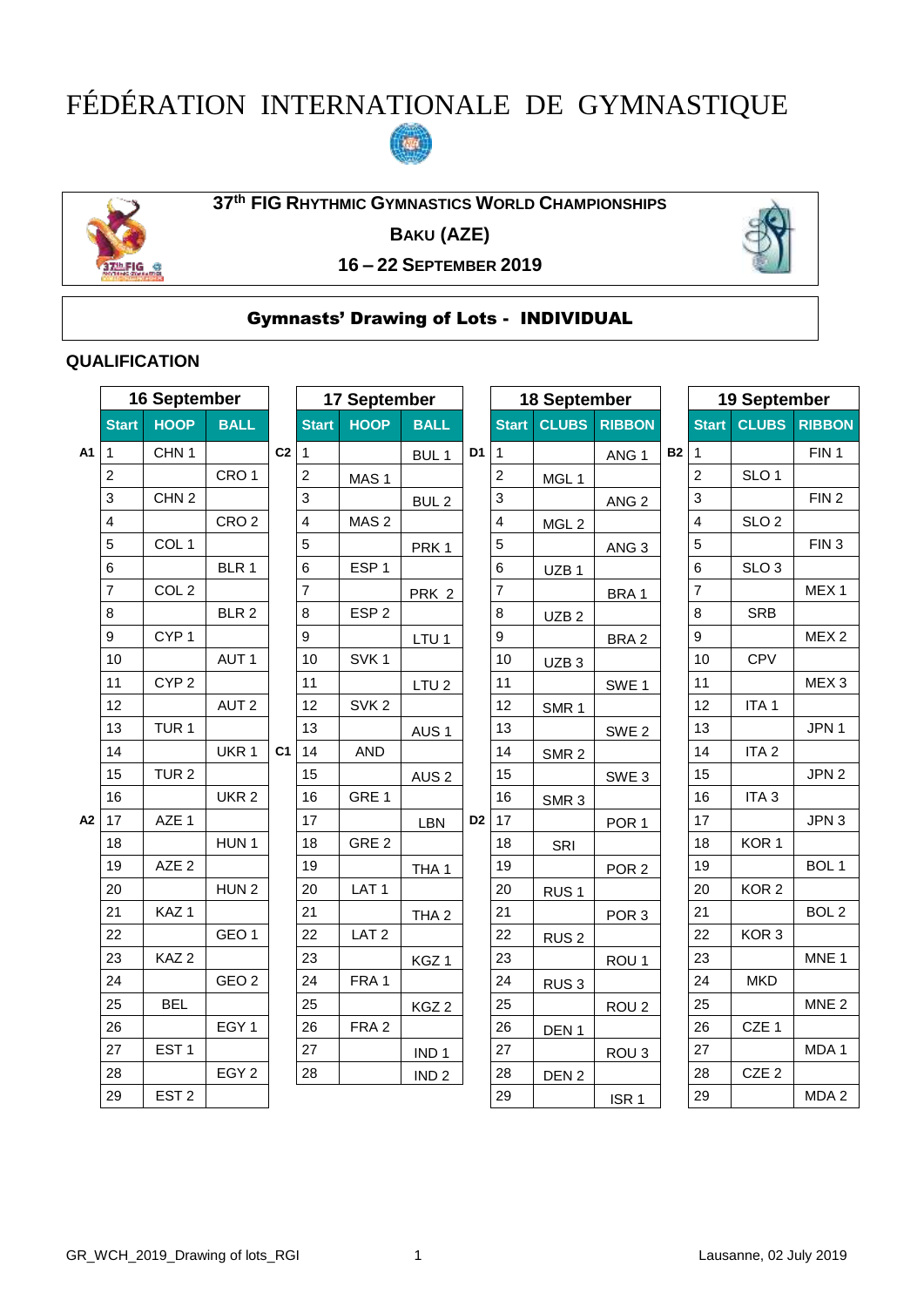*Cont.*

|           |                          | 16 September     |                  |                |                         | 17 September     |                  |                |              | 18 September     |                  |           |              | 19 September     |                  |
|-----------|--------------------------|------------------|------------------|----------------|-------------------------|------------------|------------------|----------------|--------------|------------------|------------------|-----------|--------------|------------------|------------------|
|           | <b>Start</b>             | <b>HOOP</b>      | <b>BALL</b>      |                | <b>Start</b>            | <b>HOOP</b>      | <b>BALL</b>      |                | <b>Start</b> | <b>CLUBS</b>     | <b>RIBBON</b>    |           | <b>Start</b> | <b>CLUBS</b>     | <b>RIBBON</b>    |
| <b>B1</b> | 1                        | MNE <sub>1</sub> |                  | D <sub>2</sub> | 1                       | POR <sub>1</sub> |                  |                | 30           | DEN <sub>3</sub> |                  |           | 30           | CZE <sub>3</sub> |                  |
|           | $\overline{c}$           |                  | <b>MKD</b>       |                | $\overline{c}$          |                  | RUS <sub>1</sub> |                | 31           |                  | ISR <sub>2</sub> |           | 31           |                  | MDA 3            |
|           | 3                        | MNE <sub>2</sub> |                  |                | 3                       | POR <sub>2</sub> |                  |                | 32           | PUR <sub>1</sub> |                  |           | 32           | RSA <sub>1</sub> |                  |
|           | 4                        |                  | CZE 1            |                | 4                       |                  | RUS <sub>2</sub> |                | 33           |                  | ISR <sub>3</sub> |           | 33           |                  | USA <sub>1</sub> |
|           | 5                        | MDA 1            |                  |                | 5                       | ROU <sub>1</sub> |                  |                | 34           | PUR <sub>2</sub> |                  |           | 34           | RSA <sub>2</sub> |                  |
|           | 6                        |                  | CZE <sub>2</sub> |                | 6                       |                  | DEN <sub>1</sub> |                | 35           |                  | <b>POL</b>       |           | 35           |                  | USA <sub>2</sub> |
|           | 7                        | MDA 2            |                  |                | 7                       | ROU <sub>2</sub> |                  |                |              |                  |                  |           | 36           | RSA <sub>3</sub> |                  |
|           | 8                        |                  | RSA <sub>1</sub> |                | 8                       |                  | DEN <sub>2</sub> | C <sub>1</sub> | 36           | LBN              |                  |           | 37           |                  | USA <sub>3</sub> |
|           | 9                        | USA <sub>1</sub> |                  |                | 9                       | ISR <sub>1</sub> |                  |                | 37           |                  | <b>AND</b>       |           | 38           | NOR 1            |                  |
|           | 10                       |                  | RSA <sub>2</sub> |                | 10                      |                  | PUR <sub>1</sub> |                | 38           | THA <sub>1</sub> |                  |           | 39           |                  | CAN <sub>1</sub> |
|           | 11                       | USA <sub>2</sub> |                  |                | 11                      | ISR <sub>2</sub> |                  |                | 39           |                  | GRE 1            |           | 40           | NOR <sub>2</sub> |                  |
|           | 12                       |                  | NOR <sub>1</sub> |                | 12                      |                  | PUR <sub>2</sub> |                | 40           | THA <sub>2</sub> |                  |           | 41           |                  | CAN <sub>2</sub> |
|           | 13                       | CAN <sub>1</sub> |                  |                | 13                      | <b>POL</b>       |                  |                | 41           |                  | GRE 2            |           | 42           | NOR <sub>3</sub> |                  |
|           | 14                       |                  | NOR <sub>2</sub> | D <sub>1</sub> | 14                      |                  | MGL1             |                | 42           | KGZ <sub>1</sub> |                  |           | 43           |                  | CAN <sub>3</sub> |
|           | 15                       | CAN <sub>2</sub> |                  |                | 15                      | ANG <sub>1</sub> |                  |                | 43           |                  | GRE 3            |           |              |                  |                  |
| <b>B2</b> | 16                       |                  | SLO <sub>1</sub> |                | 16                      |                  | MGL <sub>2</sub> |                | 44           | KGZ <sub>2</sub> |                  | A2        | 1            | AZE 1            |                  |
|           | 17                       | FIN <sub>1</sub> |                  |                | 17                      | ANG <sub>2</sub> |                  |                | 45           |                  | LAT <sub>1</sub> |           | 2            |                  | HUN <sub>1</sub> |
|           | 18                       |                  | SLO <sub>2</sub> |                | 18                      |                  | UZB <sub>1</sub> |                | 46           | IND <sub>1</sub> |                  |           | 3            | AZE <sub>2</sub> |                  |
|           | 19                       | FIN <sub>2</sub> |                  |                | 19                      | BRA 1            |                  |                | 47           |                  | LAT <sub>2</sub> |           | 4            |                  | HUN <sub>2</sub> |
|           | 20                       |                  | <b>SRB</b>       |                | 20                      |                  | UZB <sub>2</sub> |                | 48           | IND <sub>2</sub> |                  |           | 5            | AZE <sub>3</sub> |                  |
|           | 21                       | MEX <sub>1</sub> |                  |                | 21                      | BRA <sub>2</sub> |                  |                | 49           |                  | LAT <sub>3</sub> |           | 6            |                  | HUN <sub>3</sub> |
|           | 22                       |                  | <b>CPV</b>       |                | 22                      |                  | SMR <sub>1</sub> |                | 50           | IND <sub>3</sub> |                  |           | 7            | KAZ <sub>1</sub> |                  |
|           | 23                       | MEX <sub>2</sub> |                  |                | 23                      | SWE <sub>1</sub> |                  |                | 51           |                  | FRA 1            |           | 8            |                  | GEO <sub>1</sub> |
|           | 24                       |                  | ITA <sub>1</sub> |                | 24                      |                  | SMR <sub>2</sub> | C <sub>2</sub> | 52           | BUL <sub>1</sub> |                  |           | 9            | KAZ <sub>2</sub> |                  |
|           | 25                       | JPN 1            |                  |                | 25                      | SWE <sub>2</sub> |                  |                | 53           |                  | FRA <sub>2</sub> |           | 10           |                  | GEO <sub>2</sub> |
|           | 26                       |                  | ITA <sub>2</sub> |                | 26                      |                  | SRI              |                | 54           | BUL <sub>2</sub> |                  |           | 11           | KAZ <sub>3</sub> |                  |
|           | 27                       | JPN <sub>2</sub> |                  |                |                         |                  |                  |                | 55           |                  | FRA <sub>3</sub> |           | 12           |                  | GEO <sub>3</sub> |
|           | 28                       |                  | KOR 1            | $A2$ 1         |                         |                  | AZE 1            |                | 56           | BUL <sub>3</sub> |                  |           | 13           | <b>BEL</b>       |                  |
|           | 29                       | BOL 1            |                  |                | $\overline{2}$          | HUN <sub>1</sub> |                  |                | 57           |                  | MAS <sub>1</sub> |           | 14           |                  | EGY <sub>1</sub> |
|           | 30                       |                  | KOR <sub>2</sub> |                | $\mathbf{3}$            |                  | AZE <sub>2</sub> |                | 58           | PRK <sub>1</sub> |                  |           | 15           | EST <sub>1</sub> |                  |
|           | 31                       | BOL <sub>2</sub> |                  |                | $\overline{\mathbf{4}}$ | HUN <sub>2</sub> |                  |                | 59           |                  | MAS <sub>2</sub> |           | 16           |                  | EGY <sub>2</sub> |
|           |                          |                  |                  |                | 5                       |                  | KAZ <sub>1</sub> |                | 60           | PRK <sub>2</sub> |                  |           | 17           | EST <sub>2</sub> |                  |
| C1        | $\vert$ 1                | LBN              |                  |                | 6                       | GEO <sub>1</sub> |                  |                | 61           |                  | MAS <sub>3</sub> |           | 18           |                  | EGY <sub>3</sub> |
|           | $\overline{2}$           |                  | <b>AND</b>       |                | $\overline{7}$          |                  | KAZ <sub>2</sub> |                | 62           | LTU <sub>1</sub> |                  |           | 19           | EST <sub>3</sub> |                  |
|           | 3                        | THA 1            |                  |                | 8                       | GEO <sub>2</sub> |                  |                | 63           |                  | ESP <sub>1</sub> | <b>A1</b> | 20           |                  | CRO <sub>1</sub> |
|           | $\overline{\mathbf{4}}$  |                  | GRE 1            |                | 9                       |                  | <b>BEL</b>       |                | 64           | LTU <sub>2</sub> |                  |           | 21           | CHN <sub>1</sub> |                  |
|           | $\sqrt{5}$               | THA <sub>2</sub> |                  |                | 10                      | EGY <sub>1</sub> |                  |                | 65           |                  | ESP <sub>2</sub> |           | 22           |                  | CRO <sub>2</sub> |
|           | 6                        |                  | GRE 2            |                | 11                      |                  | EST <sub>1</sub> |                | 66           | LTU <sub>3</sub> |                  |           | 23           | CHN <sub>2</sub> |                  |
|           | $\overline{\mathcal{I}}$ | KGZ 1            |                  |                | 12                      | EGY <sub>2</sub> |                  |                | 67           |                  | ESP <sub>3</sub> |           | 24           |                  | CRO <sub>3</sub> |
|           | 8                        |                  | LAT <sub>1</sub> |                | 13                      |                  | EST <sub>2</sub> |                | 68           | AUS <sub>1</sub> |                  |           | 25           | CHN <sub>3</sub> |                  |
|           | 9                        | KGZ <sub>2</sub> |                  |                | 14                      | CRO <sub>1</sub> |                  |                | 69           |                  | SVK <sub>1</sub> |           | 26           |                  | BLR 1            |
|           | 10                       |                  | LAT <sub>2</sub> | <b>A1</b>      | 15                      |                  | CHN <sub>1</sub> |                | 70           | AUS <sub>2</sub> |                  |           | 27           | COL <sub>1</sub> |                  |
|           | 11                       | IND <sub>1</sub> |                  |                | 16                      | CRO <sub>2</sub> |                  |                | 71           |                  | SVK <sub>2</sub> |           | 28           |                  | BLR 2            |
|           | 12                       |                  | FRA 1            |                | 17                      |                  | CHN <sub>2</sub> |                | 72           | AUS <sub>3</sub> |                  |           | 29           | COL <sub>2</sub> |                  |
|           | 13                       | IND <sub>2</sub> |                  |                | 18                      | BLR 1            |                  |                | 73           |                  | SVK <sub>3</sub> |           | 30           |                  | BLR 3            |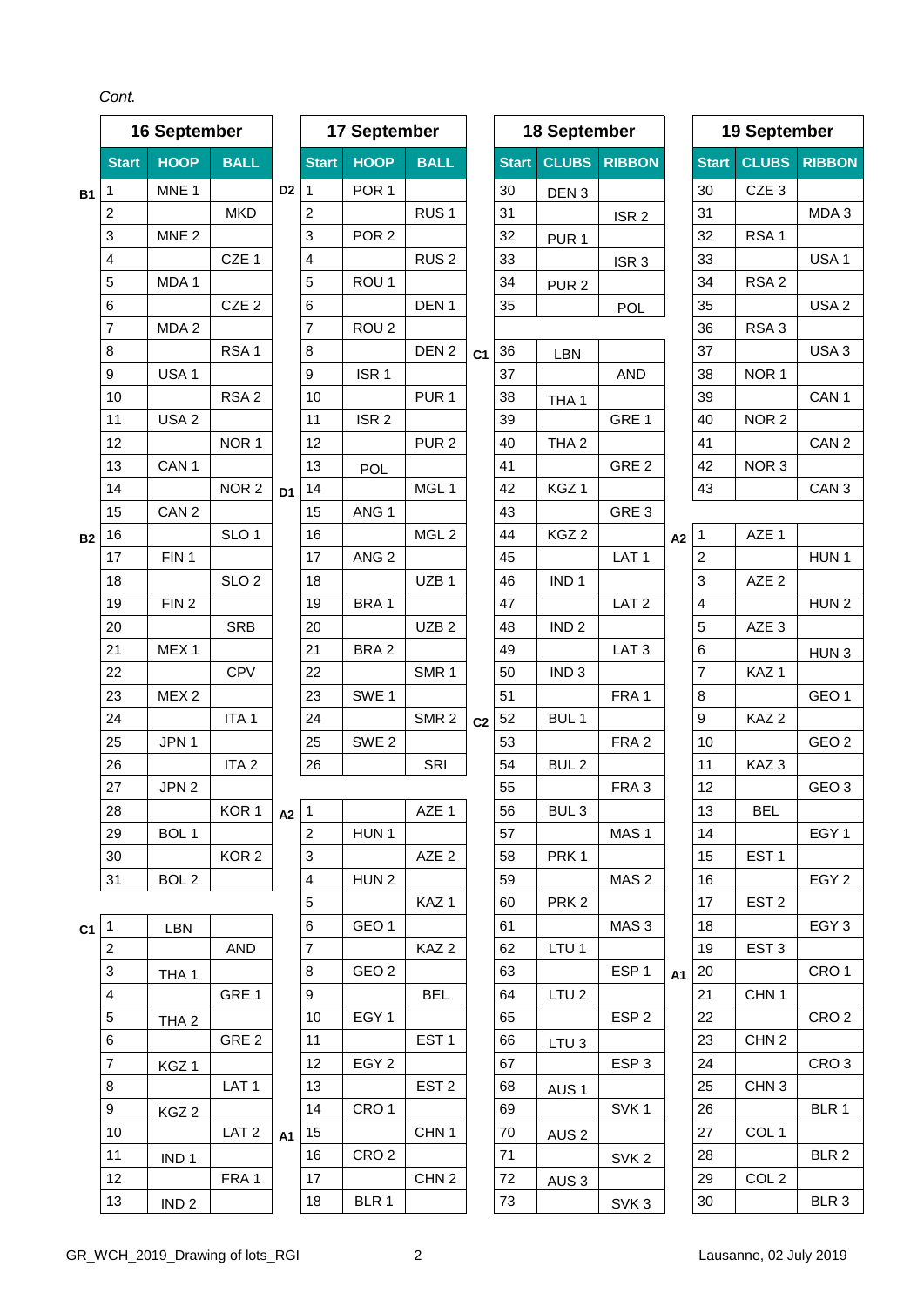|                |              | 16 September     |                  |           |              | 17 September     |                  |           |                  | 18 September     |                  |                |              | 19 September     |                  |
|----------------|--------------|------------------|------------------|-----------|--------------|------------------|------------------|-----------|------------------|------------------|------------------|----------------|--------------|------------------|------------------|
|                | <b>Start</b> | <b>HOOP</b>      | <b>BALL</b>      |           | <b>Start</b> | <b>HOOP</b>      | <b>BALL</b>      |           | <b>Start</b>     | <b>CLUBS</b>     | <b>RIBBON</b>    |                | <b>Start</b> | <b>CLUBS</b>     | <b>RIBBON</b>    |
|                | 14           |                  | FRA <sub>2</sub> |           | 19           |                  | COL <sub>1</sub> | <b>B1</b> | 1                | MNE <sub>1</sub> |                  |                | 31           | COL <sub>3</sub> |                  |
| C <sub>2</sub> | 15           | BUL <sub>1</sub> |                  |           | 20           | BLR <sub>2</sub> |                  |           | $\overline{2}$   |                  | <b>MKD</b>       |                | 32           |                  | AUT <sub>1</sub> |
|                | 16           |                  | MAS <sub>1</sub> |           | 21           |                  | COL <sub>2</sub> |           | 3                | MNE <sub>2</sub> |                  |                | 33           | CYP <sub>1</sub> |                  |
|                | 17           | BUL <sub>2</sub> |                  |           | 22           | AUT <sub>1</sub> |                  |           | 4                |                  | CZE 1            |                | 34           |                  | AUT <sub>2</sub> |
|                | 18           |                  | MAS <sub>2</sub> |           | 23           |                  | CYP <sub>1</sub> |           | 5                | MDA 1            |                  |                | 35           | CYP <sub>2</sub> |                  |
|                | 19           | PRK <sub>1</sub> |                  |           | 24           | AUT <sub>2</sub> |                  |           | $\,6$            |                  | CZE <sub>2</sub> |                | 36           |                  | AUT <sub>3</sub> |
|                | 20           |                  | ESP <sub>1</sub> |           | 25           |                  | CYP <sub>2</sub> |           | $\overline{7}$   | MDA <sub>2</sub> |                  |                | 37           | TUR <sub>1</sub> |                  |
|                | 21           | PRK <sub>2</sub> |                  |           | 26           | UKR 1            |                  |           | 8                |                  | CZE <sub>3</sub> |                | 38           |                  | UKR <sub>1</sub> |
|                | 22           |                  | ESP <sub>2</sub> |           | 27           |                  | TUR <sub>1</sub> |           | $\boldsymbol{9}$ | MDA <sub>3</sub> |                  |                | 39           | TUR <sub>2</sub> |                  |
|                | 23           | LTU <sub>1</sub> |                  |           | 28           | UKR <sub>2</sub> |                  |           | 10               |                  | RSA <sub>1</sub> |                | 40           |                  | UKR <sub>2</sub> |
|                | 24           |                  | SVK <sub>1</sub> |           | 29           |                  | TUR <sub>2</sub> |           | 11               | USA <sub>1</sub> |                  |                | 41           | TUR <sub>3</sub> |                  |
|                | 25           | LTU <sub>2</sub> |                  |           |              |                  |                  |           | 12               |                  | RSA <sub>2</sub> |                | 42           |                  | UKR <sub>3</sub> |
|                | 26           |                  | SVK <sub>2</sub> | <b>B2</b> | $\mathbf{1}$ |                  | FIN <sub>1</sub> |           | 13               | USA <sub>2</sub> |                  |                |              |                  |                  |
|                | 27           | AUS <sub>1</sub> |                  |           | 2            | SLO <sub>1</sub> |                  |           | 14               |                  | RSA <sub>3</sub> | D <sub>2</sub> | 1            | POR <sub>1</sub> |                  |
|                | 28           | AUS <sub>2</sub> |                  |           | 3            |                  | FIN <sub>2</sub> |           | 15               | USA <sub>3</sub> |                  |                | 2            |                  | SRI              |
|                |              |                  |                  |           | 4            | SLO <sub>2</sub> |                  |           | 16               |                  | NOR <sub>1</sub> |                | 3            | POR <sub>2</sub> |                  |
| D <sub>1</sub> | 1            | MGL 1            |                  |           | 5            |                  | MEX <sub>1</sub> |           | 17               | CAN <sub>1</sub> |                  |                | 4            |                  | RUS <sub>1</sub> |
|                | 2            |                  | ANG <sub>1</sub> |           | 6            | <b>SRB</b>       |                  |           | 18               |                  | NOR <sub>2</sub> |                | 5            | POR <sub>3</sub> |                  |
|                | 3            | MGL <sub>2</sub> |                  |           | 7            |                  | MEX <sub>2</sub> |           | 19               | CAN <sub>2</sub> |                  |                | 6            |                  | RUS <sub>2</sub> |
|                | 4            |                  | ANG <sub>2</sub> |           | 8            | CPV              |                  |           | 20               |                  | NOR <sub>3</sub> |                | 7            | ROU <sub>1</sub> |                  |
|                | 5            | UZB <sub>1</sub> |                  |           | 9            |                  | JPN 1            |           | 21               | CAN <sub>3</sub> |                  |                | 8            |                  | RUS <sub>3</sub> |
|                | 6            |                  | BRA1             |           | 10           | ITA <sub>1</sub> |                  | <b>B2</b> | 22               |                  | SLO <sub>1</sub> |                | 9            | ROU <sub>2</sub> |                  |
|                | 7            | UZB <sub>2</sub> |                  |           | 11           |                  | JPN <sub>2</sub> |           | 23               | FIN <sub>1</sub> |                  |                | 10           |                  | DEN <sub>1</sub> |
|                | 8            |                  | BRA <sub>2</sub> |           | 12           | ITA <sub>2</sub> |                  |           | 24               |                  | SLO <sub>2</sub> |                | 11           | ROU <sub>3</sub> |                  |
|                | 9            | SMR <sub>1</sub> |                  |           | 13           |                  | BOL <sub>1</sub> |           | 25               | FIN <sub>2</sub> |                  |                | 12           |                  | DEN <sub>2</sub> |
|                | 10           |                  | SWE <sub>1</sub> |           | 14           | KOR <sub>1</sub> |                  |           | 26               |                  | SLO <sub>3</sub> |                | 13           | ISR <sub>1</sub> |                  |
|                | 11           | SMR <sub>2</sub> |                  |           | 15           |                  | BOL <sub>2</sub> |           | 27               | FIN <sub>3</sub> |                  |                | 14           |                  | DEN <sub>3</sub> |
|                | 12           |                  | SWE <sub>2</sub> |           | 16           | KOR <sub>2</sub> |                  |           | 28               |                  | SRB              |                | 15           | ISR <sub>2</sub> |                  |
|                | 13           | <b>SRI</b>       |                  | B1        | 17           |                  | MNE <sub>1</sub> |           | 29               | MEX <sub>1</sub> |                  |                | 16           |                  | PUR <sub>1</sub> |
|                | $D2$ 14      |                  | POR <sub>1</sub> |           | 18           | <b>MKD</b>       |                  |           | 30               |                  | <b>CPV</b>       |                | 17           | ISR <sub>3</sub> |                  |
|                | 15           | RUS <sub>1</sub> |                  |           | 19           |                  | MNE <sub>2</sub> |           | 31               | MEX <sub>2</sub> |                  | D <sub>1</sub> | 18           |                  | PUR <sub>2</sub> |
|                | 16           |                  | POR <sub>2</sub> |           | 20           | CZE 1            |                  |           | 32               |                  | ITA <sub>1</sub> |                | 19           | POL              |                  |
|                | 17           | RUS <sub>2</sub> |                  |           | 21           |                  | MDA 1            |           | 33               | MEX <sub>3</sub> |                  |                | 20           |                  | MGL 1            |
|                | 18<br>19     | DEN <sub>1</sub> | ROU <sub>1</sub> |           | 22<br>23     | CZE <sub>2</sub> | MDA 2            |           | 34<br>35         | JPN 1            | ITA <sub>2</sub> |                | 21           | ANG <sub>1</sub> |                  |
|                | 20           |                  | ROU <sub>2</sub> |           | 24           | RSA <sub>1</sub> |                  |           | 36               |                  | ITA <sub>3</sub> |                | 22           |                  | MGL 2            |
|                | 21           | DEN <sub>2</sub> |                  |           | 25           |                  | USA <sub>1</sub> |           | 37               | JPN 2            |                  |                | 23           | ANG <sub>2</sub> |                  |
|                | 22           |                  | ISR <sub>1</sub> |           | 26           | RSA <sub>2</sub> |                  |           | 38               |                  | KOR <sub>1</sub> |                | 24           |                  | UZB <sub>1</sub> |
|                | 23           | PUR <sub>1</sub> |                  |           | 27           |                  | USA <sub>2</sub> |           | 39               | JPN 3            |                  |                | 25           | ANG <sub>3</sub> |                  |
|                | 24           |                  | ISR <sub>2</sub> |           | 28           | NOR <sub>1</sub> |                  |           | 40               |                  | KOR <sub>2</sub> |                | 26           |                  | UZB <sub>2</sub> |
|                | 25           | PUR <sub>2</sub> |                  |           | 29           |                  | CAN <sub>1</sub> |           | 41               | BOL <sub>1</sub> |                  |                | 27           | BRA 1            |                  |
|                | 26           |                  | <b>POL</b>       |           | 30           | NOR <sub>2</sub> |                  |           | 42               |                  | KOR <sub>3</sub> |                | 28<br>29     | BRA <sub>2</sub> | UZB <sub>3</sub> |
|                |              |                  |                  |           | 31           |                  | CAN <sub>2</sub> |           | 43               | BOL <sub>2</sub> |                  |                | 30           |                  | SMR <sub>1</sub> |
|                |              |                  |                  |           |              |                  |                  |           |                  |                  |                  |                | 31           | SWE <sub>1</sub> |                  |

SMR 2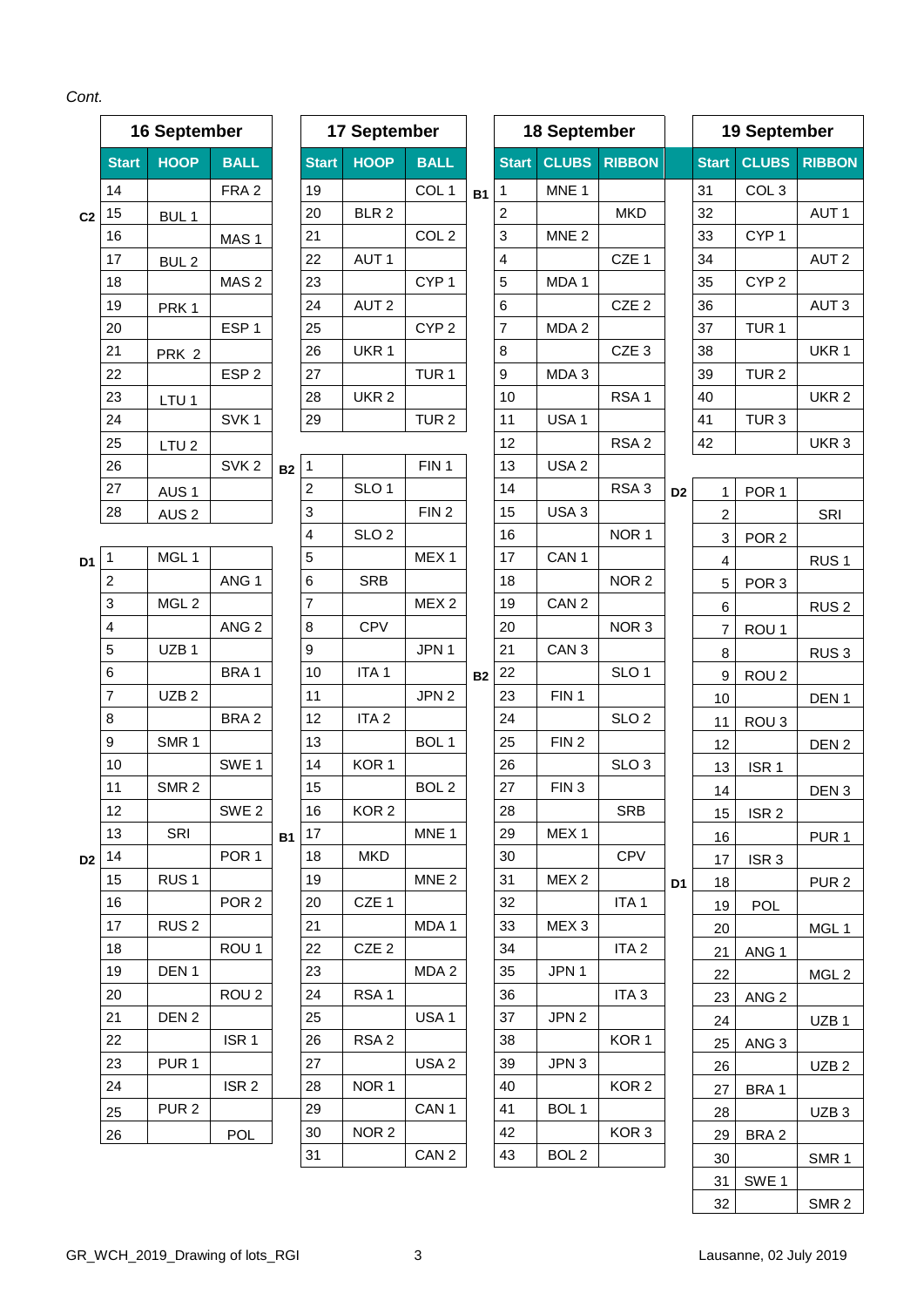*Cont*.

|    |              | 18 September     |                  |                | 19 September |                  |                  |  |  |
|----|--------------|------------------|------------------|----------------|--------------|------------------|------------------|--|--|
|    | <b>Start</b> | <b>CLUBS</b>     | <b>RIBBON</b>    |                | <b>Start</b> | <b>CLUBS</b>     | <b>RIBBON</b>    |  |  |
| A1 | 1            | CRO <sub>1</sub> |                  |                | 33           | SWE <sub>2</sub> |                  |  |  |
|    | 2            |                  | CHN <sub>1</sub> |                | 34           |                  | SMR <sub>3</sub> |  |  |
|    | 3            | CRO <sub>2</sub> |                  |                | 35           | SWE <sub>3</sub> |                  |  |  |
|    | 4            |                  | CHN <sub>2</sub> |                |              |                  |                  |  |  |
|    | 5            | CRO <sub>3</sub> |                  | C <sub>2</sub> | 1            |                  | BUL <sub>1</sub> |  |  |
|    | 6            |                  | CHN <sub>3</sub> |                | 2            | MAS <sub>1</sub> |                  |  |  |
|    | 7            | BLR 1            |                  |                | 3            |                  | BUL <sub>2</sub> |  |  |
|    | 8            |                  | COL <sub>1</sub> |                | 4            | MAS <sub>2</sub> |                  |  |  |
|    | 9            | BLR <sub>2</sub> |                  |                | 5            |                  | BUL <sub>3</sub> |  |  |
|    | 10           |                  | COL <sub>2</sub> |                | 6            | MAS <sub>3</sub> |                  |  |  |
|    | 11           | BLR 3            |                  |                | 7            |                  | PRK <sub>1</sub> |  |  |
|    | 12           |                  | COL <sub>3</sub> |                | 8            | ESP <sub>1</sub> |                  |  |  |
|    | 13           | AUT <sub>1</sub> |                  |                | 9            |                  | PRK <sub>2</sub> |  |  |
|    | 14           |                  | CYP <sub>1</sub> |                | 10           | ESP <sub>2</sub> |                  |  |  |
|    | 15           | AUT <sub>2</sub> |                  |                | 11           |                  | LTU <sub>1</sub> |  |  |
|    | 16           |                  | CYP <sub>2</sub> |                | 12           | ESP <sub>3</sub> |                  |  |  |
|    | 17           | AUT <sub>3</sub> |                  |                | 13           |                  | LTU <sub>2</sub> |  |  |
|    | 18           |                  | TUR <sub>1</sub> |                | 14           | SVK <sub>1</sub> |                  |  |  |
|    | 19           | UKR 1            |                  |                | 15           |                  | LTU <sub>3</sub> |  |  |
|    | 20           |                  | TUR <sub>2</sub> |                | 16           | SVK <sub>2</sub> |                  |  |  |
|    | 21           | UKR <sub>2</sub> |                  |                | 17           |                  | AUS <sub>1</sub> |  |  |
|    | 22           |                  | TUR <sub>3</sub> |                | 18           | SVK <sub>3</sub> |                  |  |  |
|    | 23           | UKR <sub>3</sub> |                  |                | 19           |                  | AUS <sub>2</sub> |  |  |
| A2 | 24           |                  | AZE 1            |                | 20           | <b>AND</b>       |                  |  |  |
|    | 25           | HUN <sub>1</sub> |                  |                | 21           |                  | AUS <sub>3</sub> |  |  |
|    | 26           |                  | AZE <sub>2</sub> |                | 22           | GRE 1            |                  |  |  |
|    | 27           | HUN <sub>2</sub> |                  |                | 23           |                  | LBN              |  |  |
|    | 28           |                  | AZE <sub>3</sub> |                | 24           | GRE <sub>2</sub> |                  |  |  |
|    | 29           | HUN <sub>3</sub> |                  |                | 25           |                  | THA <sub>1</sub> |  |  |
|    | 30           |                  | KAZ <sub>1</sub> |                | 26           | GRE <sub>3</sub> |                  |  |  |
|    | 31           | GEO <sub>1</sub> |                  |                | 27           |                  | THA <sub>2</sub> |  |  |
|    | 32           |                  | KAZ <sub>2</sub> |                | 28           | LAT <sub>1</sub> |                  |  |  |
|    | 33           | GEO <sub>2</sub> |                  |                | 29           |                  | KGZ 1            |  |  |
|    | 34           |                  | KAZ <sub>3</sub> |                | 30           | LAT <sub>2</sub> |                  |  |  |
|    | 35           | GEO 3            |                  |                | 31           |                  | KGZ <sub>2</sub> |  |  |
|    | 36           |                  | BEL              |                | 32           | LAT <sub>3</sub> |                  |  |  |
|    | 37           | EGY <sub>1</sub> |                  |                | 33           |                  | IND <sub>1</sub> |  |  |
|    | 38           |                  | EST <sub>1</sub> |                | 34           | FRA 1            |                  |  |  |
|    | 39           | EGY <sub>2</sub> |                  |                | 35           |                  | IND <sub>2</sub> |  |  |
|    | 40           |                  | EST <sub>2</sub> |                | 36           | FRA <sub>2</sub> |                  |  |  |
|    | 41           | EGY <sub>3</sub> |                  |                | 37           |                  | IND <sub>3</sub> |  |  |
|    | 42           |                  | EST <sub>3</sub> |                | 38           | FRA <sub>3</sub> |                  |  |  |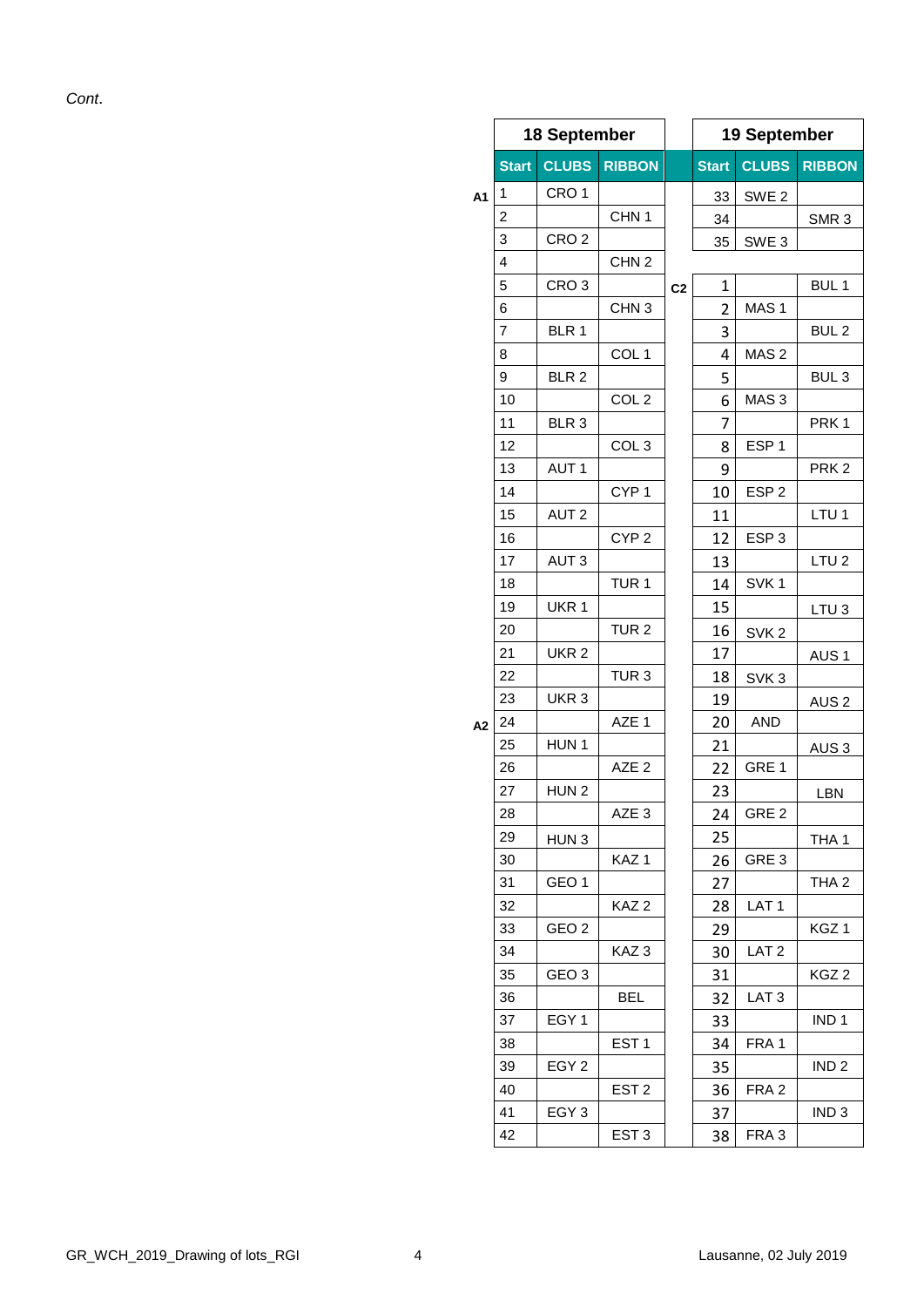#### **APPARATUS FINALS**

TUE 17 September 2019

| <b>Start</b><br>order   | Ranking<br><b>Qualification</b> |
|-------------------------|---------------------------------|
|                         |                                 |
| $\overline{c}$          | 5                               |
| $\overline{\mathbf{3}}$ | 8                               |
| 4                       |                                 |
| 5                       | 6                               |
| 6                       | 4                               |
|                         | 2                               |
|                         |                                 |

### Start Time 19H30 Start Time 20H05



| art<br>der     | <b>Ranking</b><br>Qualification | <b>Start</b><br><b>Order</b> | Ranking<br>Qualification |
|----------------|---------------------------------|------------------------------|--------------------------|
|                |                                 |                              | 6                        |
| $\overline{2}$ |                                 | ົ                            |                          |
| 3              |                                 |                              |                          |
| 4              |                                 |                              |                          |
| 5              |                                 | 5                            |                          |
| 6              |                                 | 6                            | o                        |
|                |                                 |                              |                          |
| 8              |                                 | 8                            |                          |

### THU 19 September 2019



#### Start Time 19H30 Start Time 20H05



| <b>Start</b><br><b>Order</b> | Ranking<br>Qualification |
|------------------------------|--------------------------|
|                              | 6                        |
| $\overline{c}$               |                          |
| 3                            |                          |
| 4                            | 3                        |
| 5                            | 8                        |
| 6                            |                          |
|                              | 5                        |
| Я                            | 2                        |